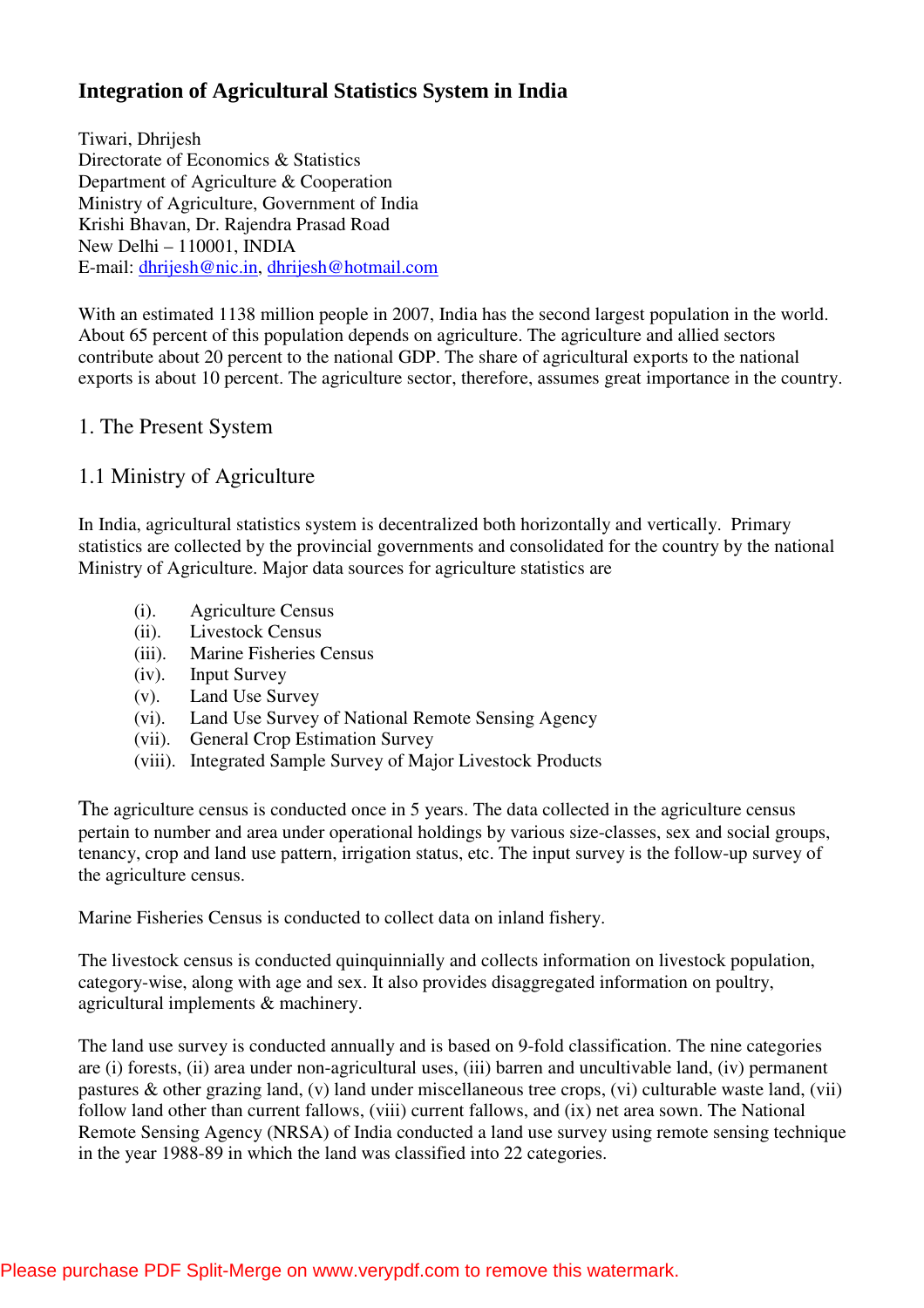An integrated sample survey is conducted annually to estimate data on major livestock products such as milk, wool and eggs.

The general crop estimation survey is done for the estimation of crop yields through crop cutting experiments. It covers 68 crops (52 food and 16 non-food) which are important from the point of view of crop production. The estimates of crop production are obtained by multiplication of area estimates by corresponding yield estimates. From the point of view of collection of area statistics, the provinces in the country are divided into three broad categories: The first category covers provinces which have been cadastrally surveyed and where area and land use statistics are built up as a part of the land records maintained by the revenue agencies. These provinces account for about 86% of reporting area. The second category covers provinces where area statistics are collected on the basis of sample surveys. These provinces account for about 9% of reporting area. The third category covers hilly provinces where area estimates are based on the impressionistic approach. These provinces account for about 5% of reporting area.

Final estimates of crop production based on complete enumeration of area and yield through crop cutting experiments become available much after the crops are actually harvested. However, considering the requirement of these estimates for taking various policy decisions, advance estimates are prepared and released at four points of time during a year.

## 1.2 Other Ministries

Apart from the Ministry of Agriculture, there are several other Ministries at the national level which are engaged in generation of related statistics as part of their functioning. Table below gives a quick look of that:

| Domain                         | <b>National Ministry</b>                |
|--------------------------------|-----------------------------------------|
| Fertilizers                    | Ministry of Chemicals & Fertilizers     |
| <b>Agricultural Trade</b>      | Ministry of Commerce                    |
| Rainfall                       | Ministry of Science & Technology        |
| Reservoirs                     | <b>Ministry of Water Resources</b>      |
| <b>Agricultural Population</b> | Ministry of Home Affairs (decadal),     |
|                                | Ministry of Rural Development, Ministry |
|                                | of Statistics (periodical)              |
| Floods                         | Ministry of Home Affairs                |
| Agriculture GDP                | <b>Ministry of Statistics</b>           |

Table 1: Decentralized agriculture statistics in India

While the table above is not exhaustive, it gives an idea as to how widely spread is the domain of agricultural statistics in India.

#### 2. Integration

Integration is envisaged for optimum utilization of available resources, both human and financial, so as to cover maximum possible domains for generating timely and reliable statistics. For this purpose, a "Core Group" should be formed of which every ministry producing agricultural statistics should be a member. In India, it is being attempted through the National Statistical Commission.

# 2.1 The National Statistical Commission

The National Statistical Commission (NSC), which is the nodal and empowered body for all core statistical activities of the country, is in the process of evolution. It was set up on 12<sup>th</sup> July 2005. Some major functions of the NSC are to identify the core statistics which are critical to the development of

#### Please purchase PDF Split-Merge on www.verypdf.com to remove this watermark.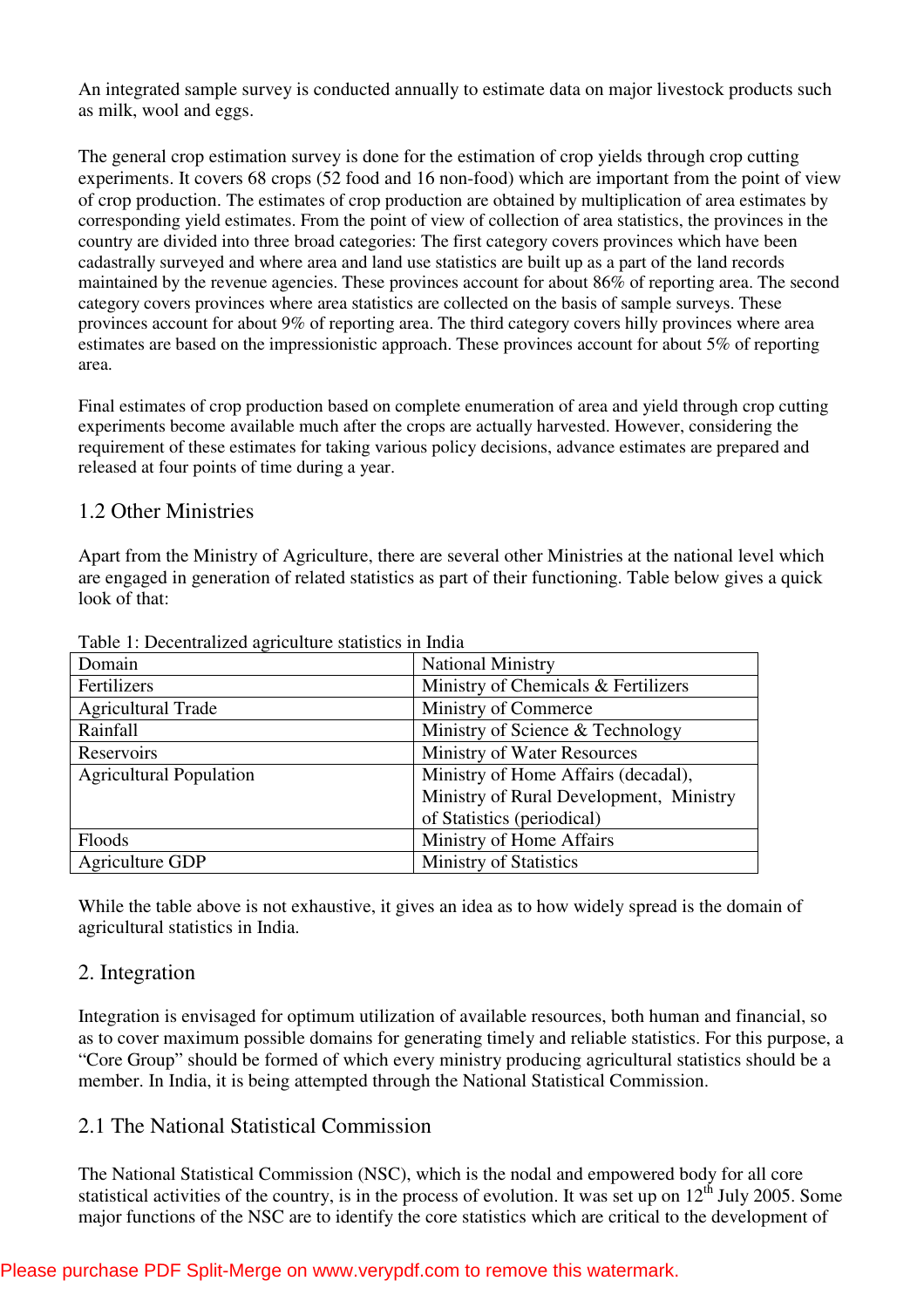the economy, to lay down national quality standards on core statistics, to evolve national strategies for the collection, tabulation and dissemination of core statistics including the release calendar for various data sets, to exercise statistical co-ordination between ministries, departments and other agencies of the national government and to evolve measures for improving public trust in official statistics. A number of meetings have been taken by the NSC of the ministries involved in producing agricultural statistics. The strategic plans and actions of the NSC would follow from the functions assigned to them and their directions to the statistical organizations/offices. One such direction has been to conduct a pilot survey to study the feasibility of integrating the agriculture & live stock censuses. Figure 1 gives schematic representation of the model of integration at the national level.



Figure 1: Model of Integration at the National Level

Some of the ways to achieve the integration could be:

- 1. Reducing the number of ministries responsible for producing the agricultural statistics to a bear minimum. This can be done by transferring the mandate and resources to the best suited ministry.
- 2. Merging the surveys wherever feasible
- 3. Synchronizing the start/end of various surveys and processing of data

2.2 It may be reiterated that while the national level agricultural statistics are compiled by the national ministry of agriculture, the ground level work is done by the provincial machinery. However, the National Sample Survey Organisation (NSSO) under Ministry of Statistics & Programme Implementation is one national organization which is engaged in carrying out surveys in the country on the matters of national importance. NSSO carries out these surveys in various rounds. On the request and funding of the national ministry of agriculture, NSSO in its  $59<sup>th</sup>$  Round (January – December 2003) conducted a very comprehensive "Situation Assessment Survey on Farmers" and published the national and provincial level findings under the heads: household ownership holding, some aspects of operational land holdings, livestock ownership across operational land holding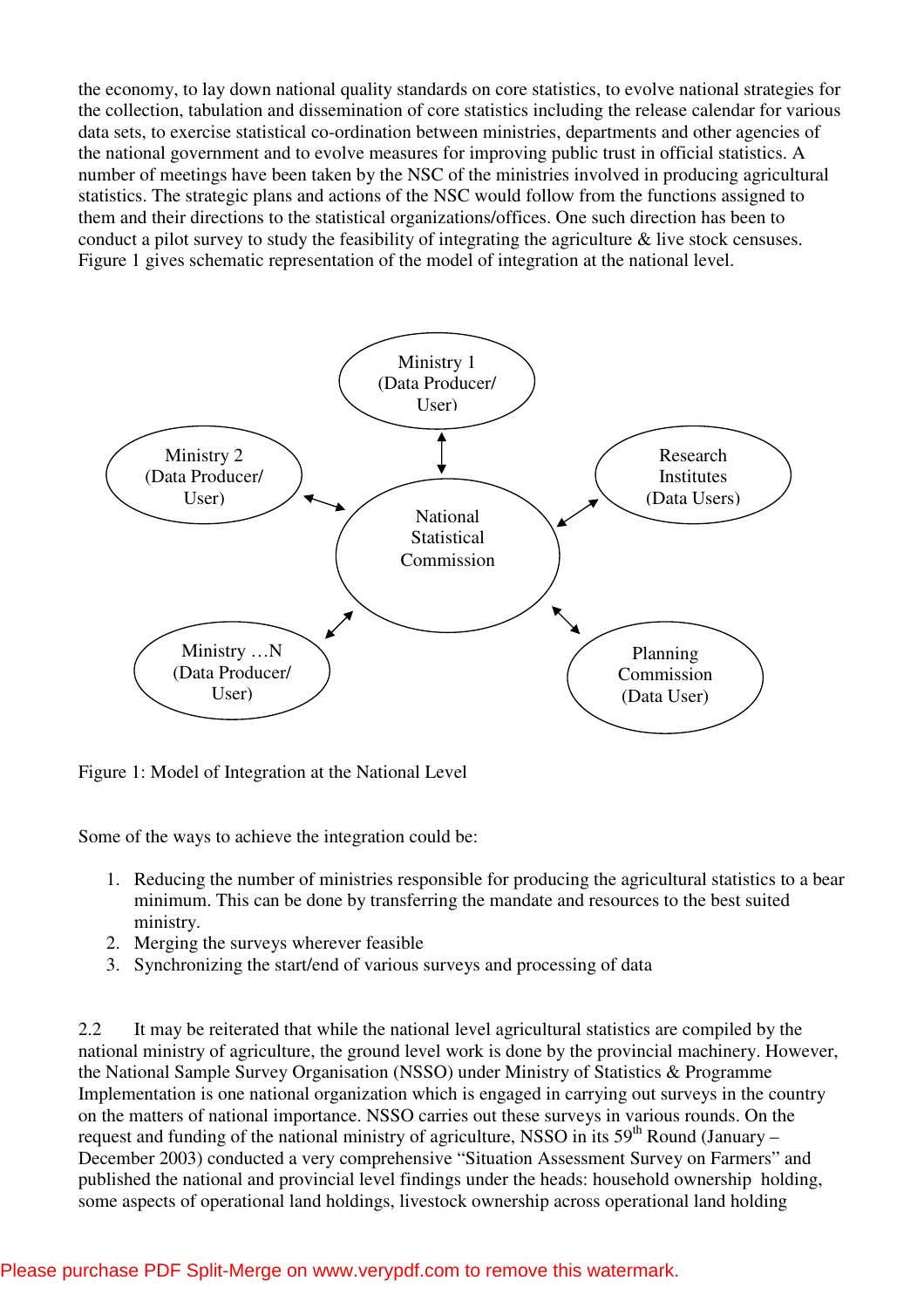classes, seasonal variation in the operational land holdings, consumption expenditure of farmer households, some aspects of farming, income, expenditure and productive assets of farmer households, indebtedness of farmer households, and, access to modern technology for farming. This survey has been extremely useful in knowing the diverse facets of Indian agriculture and of those dependent on it. It is important to continue this survey with small time intervals for effective monitoring of the agriculture sector.

2.3 As mentioned earlier, while the integration of agricultural statistics within itself aims at optimum utilization of resources, better management of various surveys and generation of timely and reliable data, a larger picture envisages better and improved life for the population involved in and dependent on agriculture. Eradicating extreme poverty and hunger, raising education levels, taking care of health needs, promoting gender equality and ensuring environmental sustainability necessitate integration of agricultural statistics with education, health, gender and environment statistics, among others. To put proper policy interventions in place, it is necessary that all the relevant data are available and are easily accessible. This may not be possible all the time. However, to ensure this, the following model is suggested:

- Set up a Statistical Research Division (SRD) in the Agriculture Ministry
- Set up an Information & Communication Technology Division (ICTD)

The job of the SRD would be to:

- Identify the data domains with data items
- Check the availability of data (web based/printed document) (Identify data gaps – Go to the National Statistical Office for identifying the Agency for filling the data gap)
- Identify the Source Agencies
- Be in touch with the Source Agencies
- Decide the way in which data should be disseminated
- Pass on the cleaned data to ICT Division

The job of the ICTD would be to:

- Digitise the data where they are available in the printed form
- Disseminate data through web
- Design a Home Page giving links to each independent data domain as identified by the SRD
- Maintain the database

Figure 2 below gives the scheme of functioning of SRD and ICTD.

#### 3. Partnership with the Private Organisations:

A large number of industries are agro-based. Besides carrying out their own market surveys, theses industries heavily depend upon the government for their data requirements. The government data are generally available at very low prices. The industry bodies may be asked to part share the financial burden of carrying out these surveys. An analysis may be carried out to determine the extent of government data usage by these industries and get revenues from them appropriately.

Also, many popular web portals are making profits out of the advertisement revenues generated by them through their portals. The government portals have been found to not carrying any such advertisement on their portals. However, there are a large number of companies in the areas like production of seeds, farm implements, chemical manures, tractors, etc which would like to advertise their products on a web page which is very frequently hit by the users requiring data. A lot of revenue may be generated by placing these advertisements on the portals. Serious thought should be given to this by those for whom funding of surveys has been a problem area.